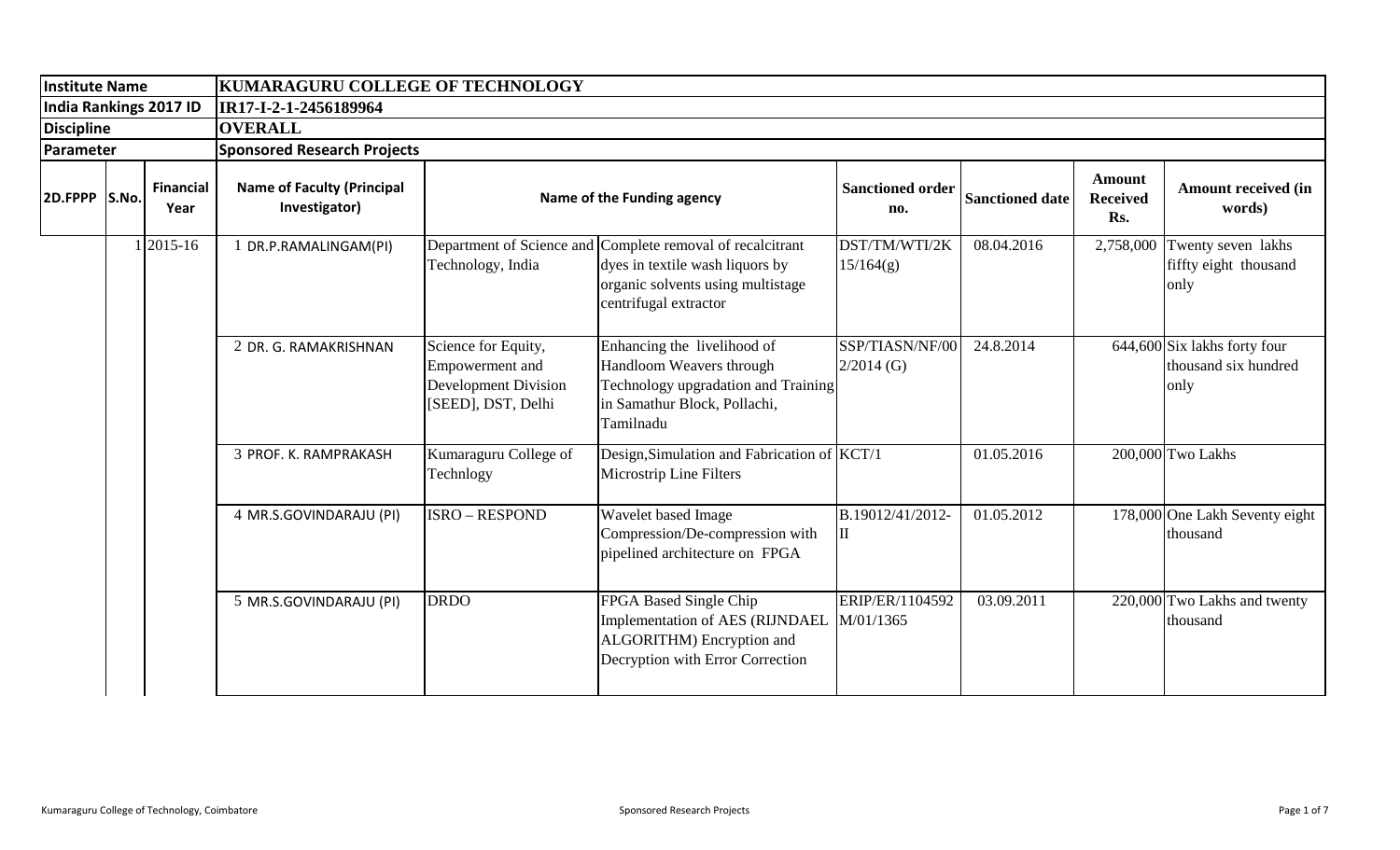| 2D.FPPP S.No. | <b>Financial</b><br>Year | <b>Name of Faculty (Principal</b><br>Investigator) | Name of the Funding agency                     | <b>Sanctioned order</b><br>no.                                                                | <b>Sanctioned date</b>                            | Amount<br><b>Received</b><br>Rs. | <b>Amount received (in</b><br>words) |                                                     |
|---------------|--------------------------|----------------------------------------------------|------------------------------------------------|-----------------------------------------------------------------------------------------------|---------------------------------------------------|----------------------------------|--------------------------------------|-----------------------------------------------------|
|               | 2015-16                  | 6 MR.S.GOVINDARAJU (PI)                            | <b>ISRO - RESPOND</b>                          | Hardware Implementation of Image<br>Enhancement Using Wavelet /<br>Retinex Algorithms         | E.33011/67/2011-<br>V                             | 01.04.2011                       |                                      | 150,000 One Lakh and fifty<br>thousand              |
|               |                          | 7 DR.RAMALATHAMARIMUTH IEEE                        |                                                | Improving efficiency of solar water                                                           | Ref\IT\2015-<br>2016\IEEE\02                      | 24.12.2015                       |                                      | 33,100 Thirty Three Thousand                        |
|               |                          | 8 DR. N.SUGANTHI<br>MR. S. KANAGARAJ               | <b>IEEE</b>                                    | Workshop on "Embedded Systems<br>and sensor Technologies                                      | Ref\IT\2015-<br>2016\IEEE\01                      | 18.12.2015<br>19.12.2015         |                                      | 10,000 Ten Thousand                                 |
|               |                          | 9 DR.BHAARATHIDHURAI                               | Department of Science and<br>Technology, India | Design and Development of<br>Computerized Dynamic Knittability<br>Tester                      | IDP/IND/7/2015                                    | 31.08.2016                       |                                      | 237,500 Twenty three lakhs<br>seventy five thousand |
|               |                          | 10 DR.M.EZHILARASI                                 | Kumaraguru College of<br>Technology            | Centralised automated water supply<br>system for KCT campus- A model for<br><b>Smart City</b> | MFP/Phase I                                       | 27.5.2016                        |                                      | 230,000 Rupee Two lakh thirty<br>thousand only      |
|               |                          | 11 MR.J.SAIGANESH                                  | Kumaraguru College of<br>Technology            | Design and Fabrication of All Terrain KCT/AU/2015<br>Vehicle for SAEINDIA BAJA 2016           |                                                   | 10.08.2015                       |                                      | 260,000 Two Lakh<br>SixtyThousand Only              |
|               |                          | 12 MR.M.SIVANESAN                                  | Kumaraguru College of<br>Technology            | Design and Fabrication of Formula<br>Car for SAEINDIA STUDENT<br>FORMULA 2016                 | KCT/AU/2016 &<br><b>KCT/AU/2016</b>               | 2.08.2016,<br>11.05.2016         |                                      | 240,000 Two Lakh forty<br>Thousand Only             |
|               |                          | 13 MR.M.RAMESH KUMAR                               | Kumaraguru College of<br>Technology            | Design and Fabrication of Quad Bike KCT/ME/2016                                               |                                                   | 16.09.2016                       |                                      | 175,000 One Lakh Seventy Five<br>Thousand Only      |
|               |                          | 14 DR. RANI THOTTUNGAL                             | Keerthi International<br>Coimbatore            | Design and development of dual<br>rotation turbine                                            | Keerthi/Research/2<br>014-15/56/Dt:<br>27/03/2015 | 27.03.2015                       |                                      | 50,000 Fifty Thousand Only                          |
|               |                          | 15 Dr.Jaisankar S                                  | <b>Ramesh Marketing</b>                        | Survey to Identify Potential Dealers for<br>Exxon Mobil                                       | KCT/112/2015-16                                   | 23.05.2015                       |                                      | 72,000 Seventy two thousand only                    |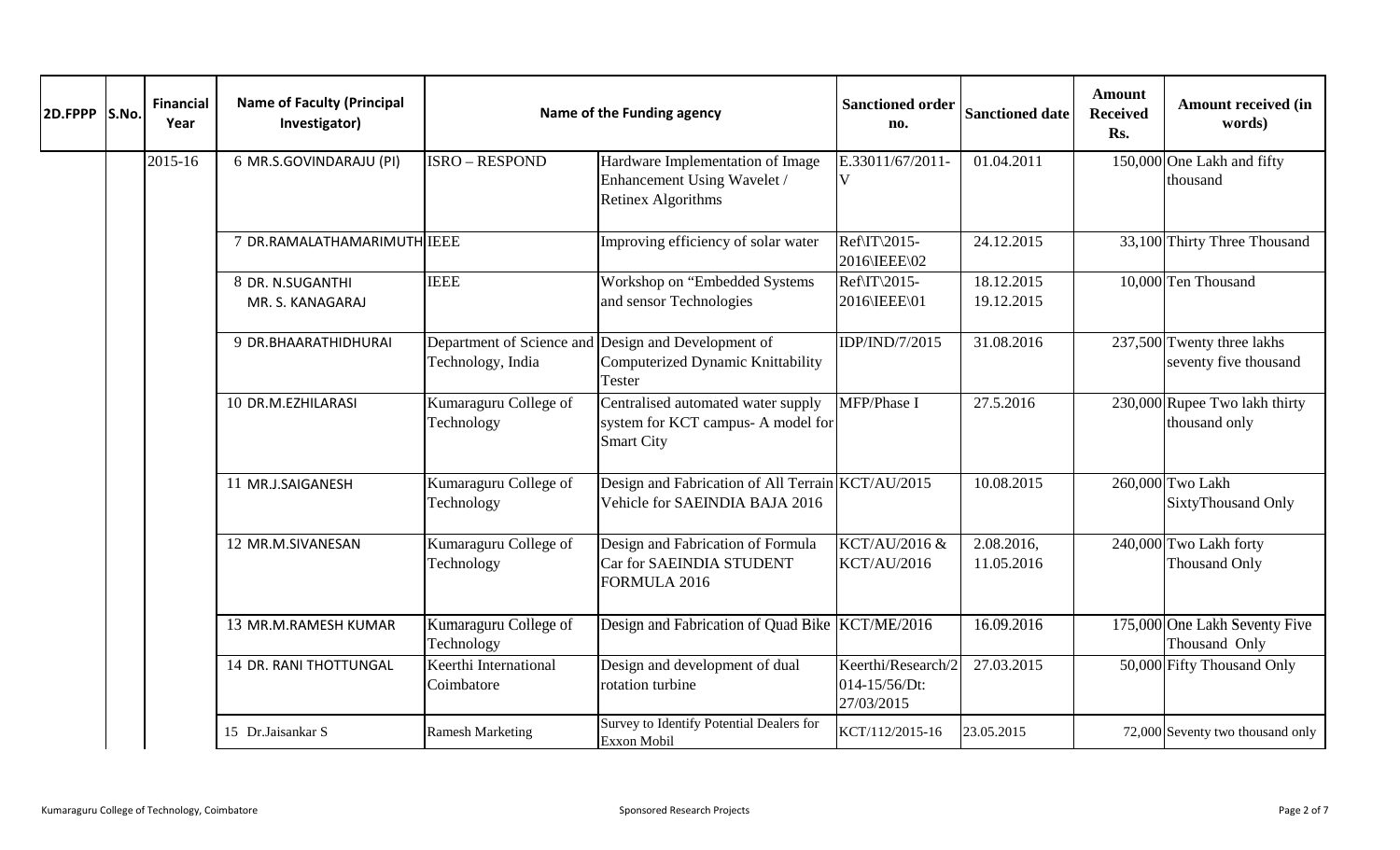| 2D.FPPP S.No. |                | <b>Financial</b><br>Year | <b>Name of Faculty (Principal</b><br>Investigator) | Name of the Funding agency                                                                         | <b>Sanctioned order</b><br>no.                                                                                                              | <b>Sanctioned date</b>          | Amount<br><b>Received</b><br>Rs. | <b>Amount received (in</b><br>words) |                                                      |
|---------------|----------------|--------------------------|----------------------------------------------------|----------------------------------------------------------------------------------------------------|---------------------------------------------------------------------------------------------------------------------------------------------|---------------------------------|----------------------------------|--------------------------------------|------------------------------------------------------|
|               |                | 2015-16                  | 16 Dr. Poongodi B                                  | Ranjan Medicals Pvt Ltd                                                                            | Survey for Health care Industry Analysis                                                                                                    | KCT/73/2015-16                  | 06.02.2016                       | 24950                                | Twenty four thousand nine<br>hundred and fifty only  |
|               |                |                          | 17 Dr.Nalini P                                     | Syona (A product of Roots<br>industries) furniture division                                        | Survey to understand the market potential<br>and provide inferences report for the<br>company                                               | KCT/210/2015-16                 | 23.02.2016                       |                                      | 45000 Forty five thousand only                       |
|               | $\overline{2}$ | 2014-15                  | 1 DR. G. RAMAKRISHNAN                              | Science for Equity,<br><b>Empowerment</b> and<br><b>Development Division</b><br>[SEED], DST, Delhi | Enhancing the livelihood of<br>Handloom Weavers through<br>Technology upgradation and Training<br>in Samathur Block, Pollachi,<br>Tamilnadu | SSP/TIASN/NF/00<br>$2/2014$ (G) | 24.08.2014                       |                                      | Zero                                                 |
|               |                |                          | 2 MR.S.GOVINDARAJU (PI)                            | <b>ISRO - RESPOND</b>                                                                              | Wavelet based Image<br>Compression/De-compression with<br>pipelined architecture on FPGA                                                    | B.19012/41/2012-<br>Ш           | 03.05.2012                       |                                      | 170,000 One Lakh Seventy<br>thousand Only            |
|               |                |                          | 3 MR.S.GOVINDARAJU (PI)                            | <b>DRDO</b>                                                                                        | FPGA Based Single Chip<br>Implementation of AES (RIJNDAEL<br>ALGORITHM) Encryption and<br>Decryption with Error Correction                  | ERIP/ER/1104592<br>M/01/1365    | 05.09.2011                       |                                      | 220,000 Two Lakhs and twenty<br>thousand Only        |
|               |                |                          | 4 MR.S.GOVINDARAJU (PI)                            | <b>ISRO - RESPOND</b>                                                                              | Hardware Implementation of Image<br>Enhancement Using Wavelet /<br><b>Retinex Algorithms</b>                                                | E.33011/67/2011<br>V            | 01.04.2011                       |                                      | 150,000 One Lakh and fifty<br>thousand Only          |
|               |                |                          | 5 DR.RAMALATHAMARIMUT<br>HU<br>MR. S. KANAGARAJ    | <b>IEEE</b>                                                                                        | <b>EPICS Workshop</b>                                                                                                                       | Ref\IT\2014-<br>2015\IEEE\02    | 20.04.2015<br>21.04.2015         |                                      | 891,000 Eight Lakhs Nine One<br><b>Thousand Only</b> |
|               |                |                          | 6 DR.RAMALATHA MARIMUTHABI, IEEE                   |                                                                                                    | <b>Workshop on Returning Mothers</b>                                                                                                        | Ref\IT\2014-<br>2015\IEEE\01    | 04.02.2014                       |                                      | 45,000 Forty Five Thousand<br>Only                   |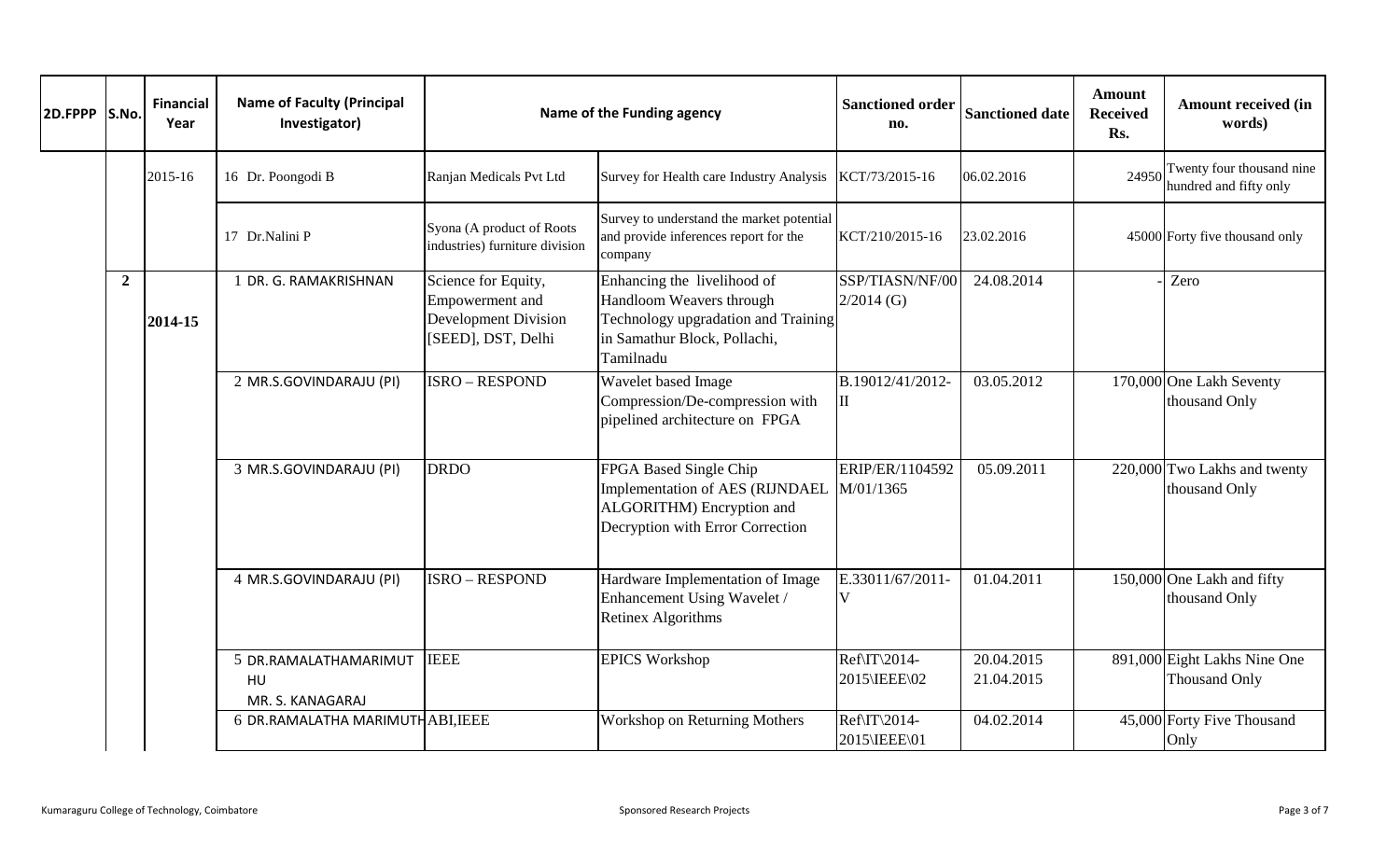| 2D.FPPP S.No. | <b>Financial</b><br>Year | <b>Name of Faculty (Principal</b><br>Investigator) |                                            | Name of the Funding agency                                                                                                | <b>Sanctioned order</b><br>no. | <b>Sanctioned date</b> | Amount<br><b>Received</b><br>Rs. | <b>Amount received (in</b><br>words)        |
|---------------|--------------------------|----------------------------------------------------|--------------------------------------------|---------------------------------------------------------------------------------------------------------------------------|--------------------------------|------------------------|----------------------------------|---------------------------------------------|
|               | 2014-15                  | 7 MS.T. ANANDHI                                    | <b>Texas Instruments</b>                   | Landmine detecting boots                                                                                                  | ID No. 398                     | 11.04.2014             |                                  | 15,000 Rupee Fifteen thousand<br>Only       |
|               |                          | 8 MR.L.SHANMUGARAJ                                 | Kumaraguru College of<br>Technology        | Design and Fabrication of All Terrain KCT/AU/2014<br>Vehicle for SAEINDIA BAJA 2015                                       |                                | 15.11.2014             |                                  | 300,000 THREE LAKH ONLY                     |
|               |                          | 9 MR.M.SIVANESAN                                   | Kumaraguru College of<br>Technology        | Design and Fabrication of Formula<br>Car for SAEINDIA STUDENT<br>FORMULA 2015                                             | <b>KCT/AU/2015</b>             | 02.07.2015             |                                  | 50,000 FIFTY THOUSAND<br><b>ONLY</b>        |
|               |                          | 10 MR.S.SIVAKUMAR                                  | Kumaraguru College of<br>Technology        | Design and Fabrication of Go Kart<br>for NGKC 2014                                                                        | <b>KCT/AU/2014</b>             | 17.11.2014             |                                  | 50,000 FIFTY THOUSAND<br><b>ONLY</b>        |
|               |                          | 11 MR.J.D.ANDREW                                   | Kumaraguru College of<br>Technology        | Design and Fabrication of Go Kart<br>for IKRC 2015                                                                        | <b>KCT/AU/2015</b>             | 14.02.2015             |                                  | 75,000 SEVENTY FIVE<br><b>THOUSAND ONLY</b> |
|               |                          | 12 DR.JOHN ALEXIS S                                | <b>Institution of Engineers</b><br>(India) | Assessment of Material Properties of RDDR2015017.<br>A5083 MMC for use in UAV's<br>operating in Low Temperature<br>Region |                                | 14.02.2015             |                                  | 40,000 Fourty thousand only                 |
|               |                          | 13 MR.M.SIRANJEEVI                                 | <b>KCT</b>                                 | Design and Fabrication of Go Kart<br><b>IGKC 2015</b>                                                                     | <b>KCT/AU/2015</b>             | 26.02.2015             |                                  | 60,000 SIXTY THOUSAND<br><b>ONLY</b>        |
|               |                          | 14 MS. V. SHARMILA DEVE                            | twowin exports                             | microcontroller and gsm based<br>windmill monitoring system                                                               | TNES/R&D/4.9.20<br>15          | 03.11.2015             |                                  | 25,000 Twenty Five Thousand<br>Only         |
|               |                          | 15 MS. V. SHARMILA DEVE                            | TN Engineering Solutions                   | Design of Solar Panel and Payback<br>for Lakshmi bhavan Complex                                                           | TWOWIN/WF/11<br>11.2014.       | 04.09.2015             |                                  | 150,000 One Lakh Fifty Thosand<br>Only      |
|               |                          | 16 MS. D. RAJALAKSHMI                              | Rutag                                      | Automatic potter wheel                                                                                                    | RuTag/200/Ext/12/<br>219       | 21.08.2014             |                                  | $\overline{6,000}$ Six Thousand Only        |
|               |                          | 17 MS. D. RAJALAKSHMI                              | RuTag                                      | Automatic potter wheel                                                                                                    | RuTag/200/Ext/12/<br>220       | 01.07.2014             |                                  | $12,000$ Twelve thousand only               |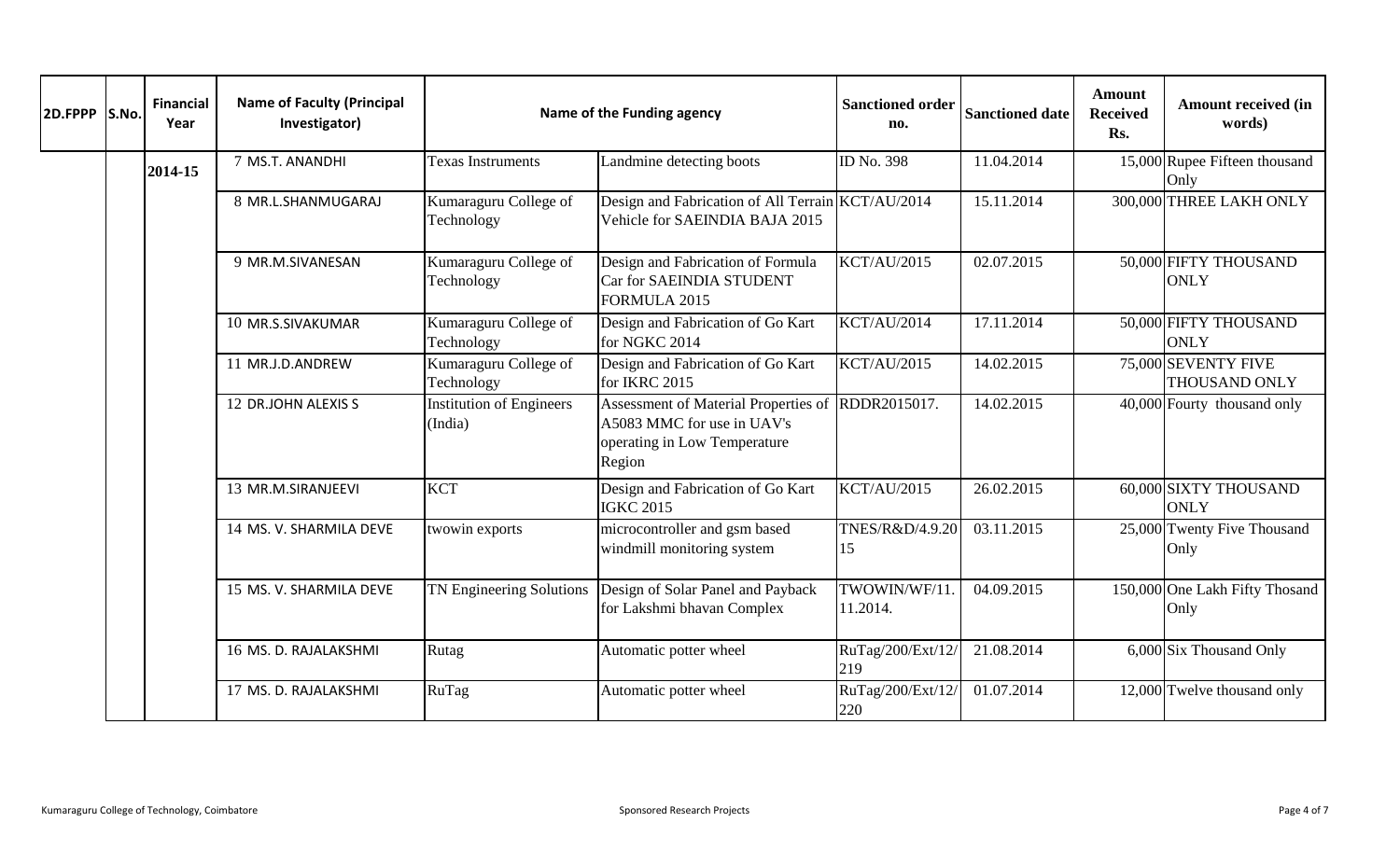| 2D.FPPP S.No. |              | <b>Financial</b><br>Year | <b>Name of Faculty (Principal</b><br>Investigator) | Name of the Funding agency                                          | <b>Sanctioned order</b><br>no.                                                                                                   | <b>Sanctioned date</b>              | <b>Amount</b><br><b>Received</b><br>Rs. | <b>Amount received (in</b><br>words) |                                              |
|---------------|--------------|--------------------------|----------------------------------------------------|---------------------------------------------------------------------|----------------------------------------------------------------------------------------------------------------------------------|-------------------------------------|-----------------------------------------|--------------------------------------|----------------------------------------------|
|               | $\mathbf{3}$ | 2013-14                  | 1 DR. R. BASKAR (PI)                               | DBT, Govt. of India                                                 | Characterization and immobilization<br>of banana peel protease to<br>incorporate in wound dressing<br>material for genital warts | No.<br>BT/PR5052/PID/6/<br>652/2012 | 03.05.2013                              |                                      | 3,280,000 Three two lakhs eighty<br>thousand |
|               |              |                          | 2 DR.P.ESWARAMOORTHI                               | <b>Senthil Construction</b><br>Property Management &<br>Engineers   | Effect of aggregate replacement (fly<br>ash brick batts) in concrete                                                             | <b>SC1314PE</b>                     | 12.12.2013                              | 110,000                              | One lakh and ten<br>thousands only           |
|               |              |                          | 3 DR.A.GANDHIMATHI                                 | Isha Foundation,<br>Coimbatore                                      | Maintenance of activated sludge<br>process treatment plant                                                                       | <b>IF1314AG</b>                     | 09.10.2013                              | 115,000                              | One lakh and fifteen<br>thousands only       |
|               |              |                          | 4 DR.G.L.SATHYAMOORTHY                             | <b>TNSCST</b>                                                       | Bio Electricity production from diary<br>waste water through microrbial fuel<br>cell technology                                  | <b>ECE 06</b>                       | 14.05.2014                              |                                      | $6,000$ Six thousands only                   |
|               |              |                          | 5 1.DR.L.LATHA                                     | <b>DRDO</b>                                                         | Multimodal biometric authentication<br>system for secured access control<br>application                                          | ERIP/ER/1104583<br>M/01/1385        | 25.11.2011                              |                                      | 670,000 Six Lakhs and Seventy<br>thousand    |
|               |              |                          | 6 DR. J. SRINIVASAN                                | <b>Research Promotion</b><br>Scheme (RPS), AICTE,<br>Delhi          | Development of Nonwoven<br>Interlining from Silk Selvedge Waste 8023/BOR/RID/R                                                   | No:<br>PS-177/2009-10               | 21.10.2010                              |                                      | 400,000 Four lakhs only                      |
|               |              |                          | 7 DR. J. SRINIVASAN                                | <b>Rural Technology Action</b><br>Group (RuTag), Govt. of<br>India. | <b>Textile Crafts from Pineapple Leaf</b><br>Fibres                                                                              | RuTAG/09-<br>10/Ext/37/107          | 23.03.2010                              |                                      | 50,000 Fifty thousand only                   |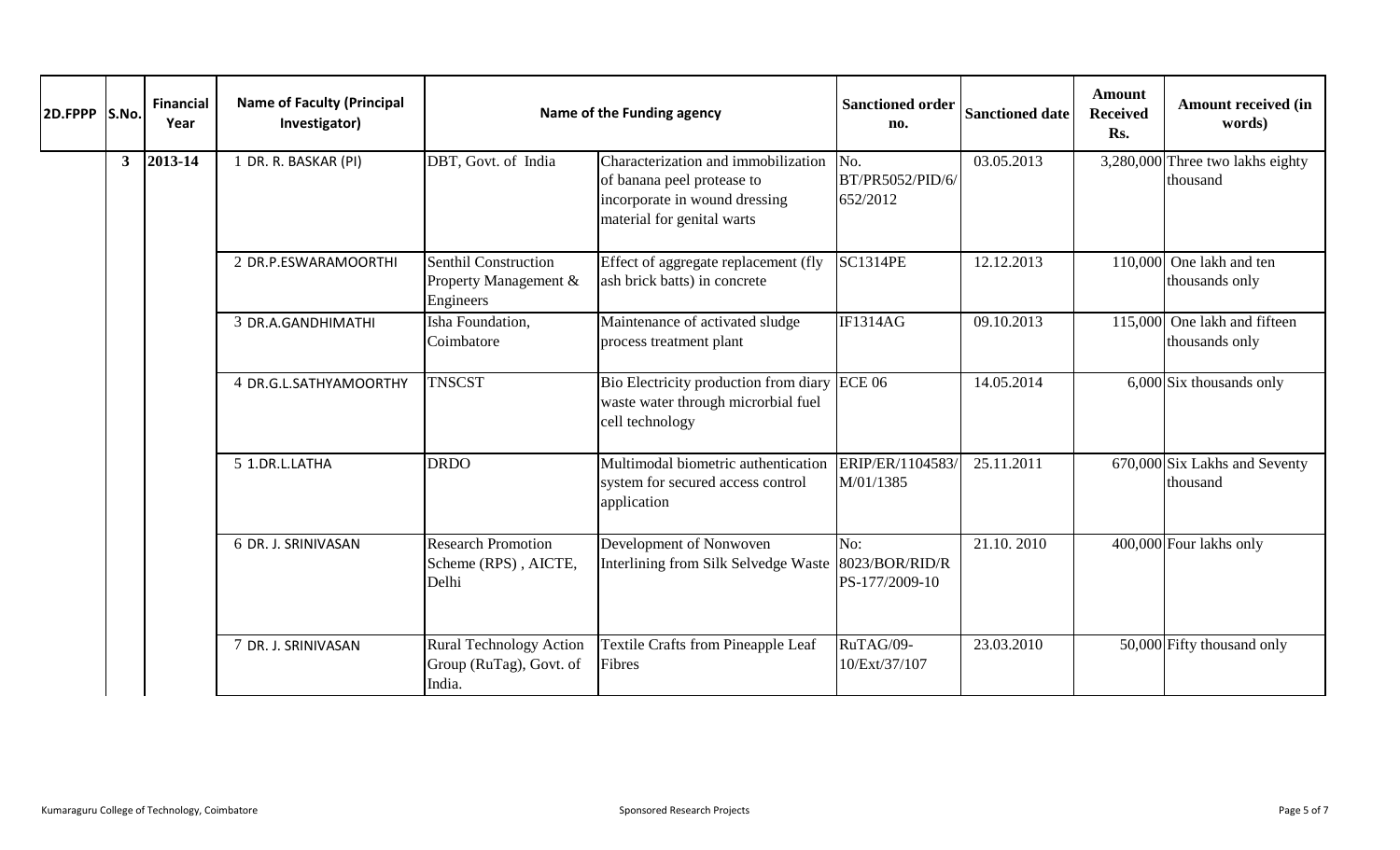| 2D.FPPP S.No. | <b>Financial</b><br>Year | <b>Name of Faculty (Principal</b><br>Investigator) | Name of the Funding agency          | <b>Sanctioned order</b><br>no.                                                                                                       | <b>Sanctioned date</b>             | <b>Amount</b><br><b>Received</b><br>Rs. | <b>Amount received (in</b><br>words) |                                               |
|---------------|--------------------------|----------------------------------------------------|-------------------------------------|--------------------------------------------------------------------------------------------------------------------------------------|------------------------------------|-----------------------------------------|--------------------------------------|-----------------------------------------------|
|               | 2013-14                  | 8 MR.S.GOVINDARAJU (PI)                            | <b>ISRO - RESPOND</b>               | Wavelet based Image<br>Compression/De-compression with<br>pipelined architecture on FPGA                                             | B.19012/41/2012-<br>$\rm II$       | 01.05.2012                              |                                      | 170,000 One Lakh Seventy<br>thousand only     |
|               |                          | 9 MR.S.GOVINDARAJU (PI)                            | <b>DRDO</b>                         | FPGA Based Single Chip<br>Implementation of AES (RIJNDAEL M/01/1365<br>ALGORITHM) Encryption and<br>Decryption with Error Correction | ERIP/ER/1104592                    | 09.09.2011                              |                                      | 220,000 Two Lakhs and twenty<br>thousand only |
|               |                          | 10 MR.S.GOVINDARAJU (PI)                           | <b>ISRO - RESPOND</b>               | Hardware Implementation of Image<br>Enhancement Using Wavelet /<br>Retinex Algorithms                                                | E.33011/67/2011-<br>$\overline{V}$ | 01.04.2011                              |                                      | 150,000 One Lakh and fifty<br>thousand only   |
|               |                          | 11 MR.BALAJI.S                                     | Kumaraguru College of<br>Technology | QuadTorc 2015                                                                                                                        |                                    | 01.08.2015                              |                                      | 250,000 Two Lakhs and Fifty<br>Thousand only  |
|               |                          | 12 DR.RAMALATHA MARIMUTHTNSCST                     |                                     | Intelligent device for ankle foot<br>orthosis                                                                                        | TNSCST/SPS/AR/<br>2013-14          | 15.04.2014                              |                                      | 7,500 Seven Thousand five<br>hundred only     |
|               |                          | 13 DR.RAMALATHA MARIMUTHDELL/CTS                   |                                     | <b>IEEE</b> International<br>Conference(IISAT)                                                                                       | Ref\IT\2013-<br>2014\IISAT\01      | 02.08.2013,<br>03.08.2013               |                                      | 150,000 One Lakh Fifty<br>Thousand only       |
|               |                          | 14 DR.RAMALATHA MARIMUTH Project Possibility       |                                     | SS12 Project Competition                                                                                                             | Ref\IT\2013-<br>2014\SS12\01       | 02.08.2013,<br>03.08.2013               |                                      | 30,000 Thirty Thousand only                   |
|               |                          | 15 MR.S.BALAJI                                     | Kumaraguru College of<br>Technology | Design and Fabrication of Formula<br>Car for SAEINDIA STUDENT<br>FORMULA 2014                                                        | KCT/ME/2014                        | 15.06.2014                              |                                      | 200,000 TWO LAKH ONLY                         |
|               |                          | 16 MR.K.MURUGESAN                                  | Kumaraguru College of<br>Technology | Design and Fabrication of Efficycle<br>for SAEINDIA EFFICYCLE 2014                                                                   | KCT/MCE/2013                       | 15.02.2013                              |                                      | 30,000 THIRTY THOUSAND<br><b>ONLY</b>         |